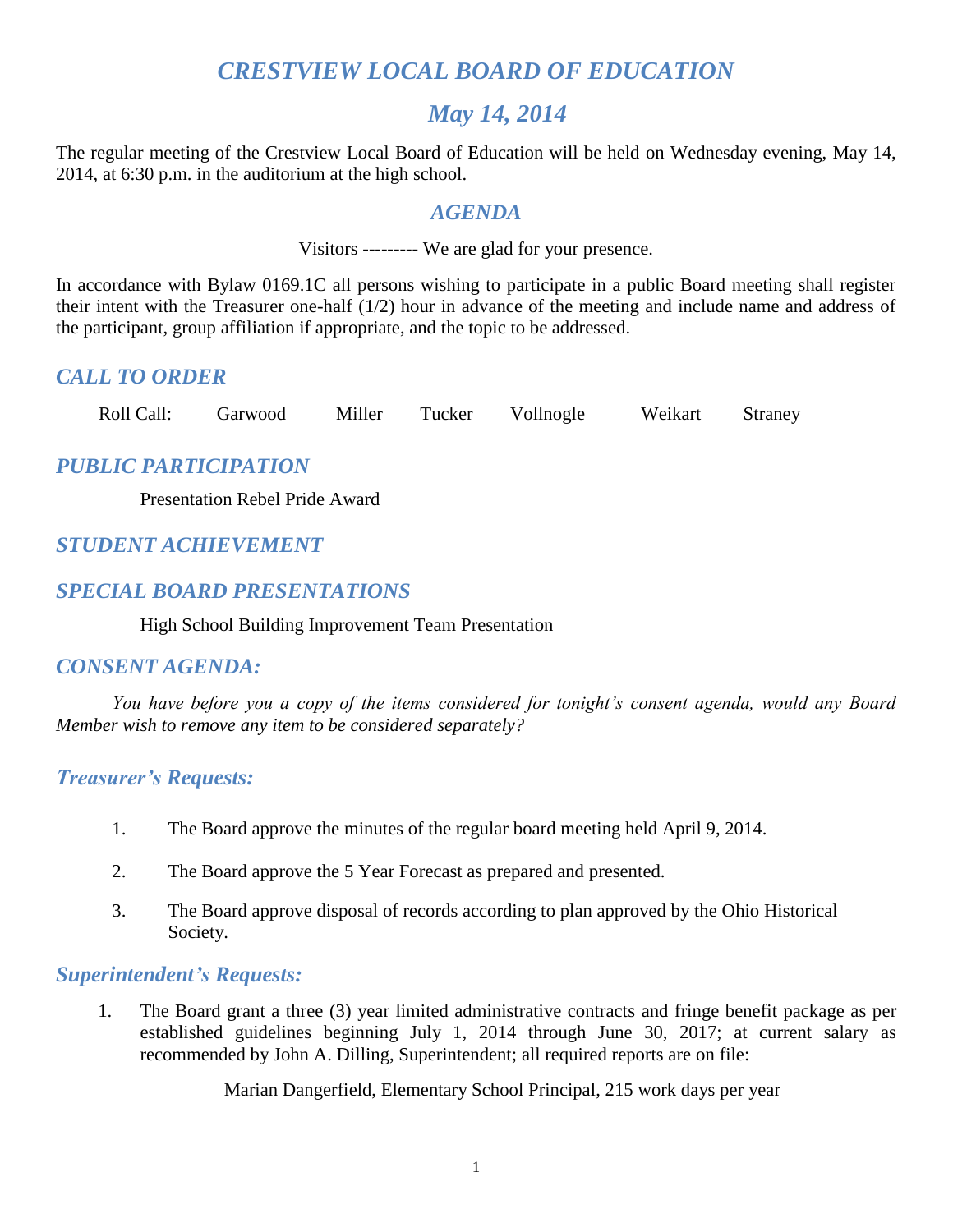- 2. The Board grant a one (1) year limited administrative contract and fringe benefit package as per established guidelines to John Dilling as Superintendent beginning July 1, 2014 through June 30, 2015; 240 work days per year at his current salary; all required reports are on file
- 3. The Board approve the following licensed personnel to be re-employed for the, 2014-15, 2015-16, 2016-17 school years on a three (3) year limited contract basis according to salary schedule:

Darren Miller **J.** Grady Long Carl Snyder Randi Yazvac Phylicia Joy Dominic Dangelo Ashley Bartholomew Scott Mealy Gregory Woolman Jacklynn Mercer Joanna Ippolito

4. The Board approve the following licensed personnel to be re-employed for the 2014-15 school year on a one (1) year limited contract basis according to salary schedule:

| <b>Matthew Bradley</b> | Kara Headland | <b>Matthew Evans</b> |
|------------------------|---------------|----------------------|
| Michael Cunningham     | Laura Nappi   | Caitlin Reash        |
| Kristen Miller         | Eric Bable    | Stephanie Chizmar    |
| Sarah Ress             |               |                      |

5. The Board approve the following licensed personnel to be granted a one (1) year limited contract basis for the 2014-15 school year as an Instructional Tutor according to the established wage rate; all required reports are on file:

Linda Garwood – High School Instructional Tutor

6. The Board approve the following nonteaching personnel to be granted a one (1) year limited contract for the 2014-15 school year according to wage rate for the assignment designated; all required reports are on file:

> Christine Gecina – Elementary School Activity Funds Cashier Hollee Gates – Middle School Activity Funds Cashier Deborah Walker – High School Activity Funds Cashier

7. The Board approve the following nonteaching personnel be granted a two (2) year limited contract for the 2014-15 and 2015-16 school years according to wage rate for the assignment designated:

> Myra Buck – Secretary Spencer Biser – Custodian Katie Ricketts – Cafeteria Cashier

8. The following nonteaching personnel be granted a continuing contract beginning the 2014-15 school year according to wage rate for the assignment designated:

> Keith Gallagher – CES Head Cook Michael Herstine – Custodian Tracy Simmons – Bus Driver

9. The Board grant supplemental contracts to the following certificated personnel for the 2014-2015 as per salary schedule for the assignment designated; all required reports are on file:

> Ann Hall – CHS Annual Advisor Ann Hall – CHS Spring Music (Drama/Musical) Ann Hall – CHS Spanish Club Advisor Matthew Evans - CHS Varsity Assistant Football Coach Dominic Perry – CHS Varsity Assistant Football Coach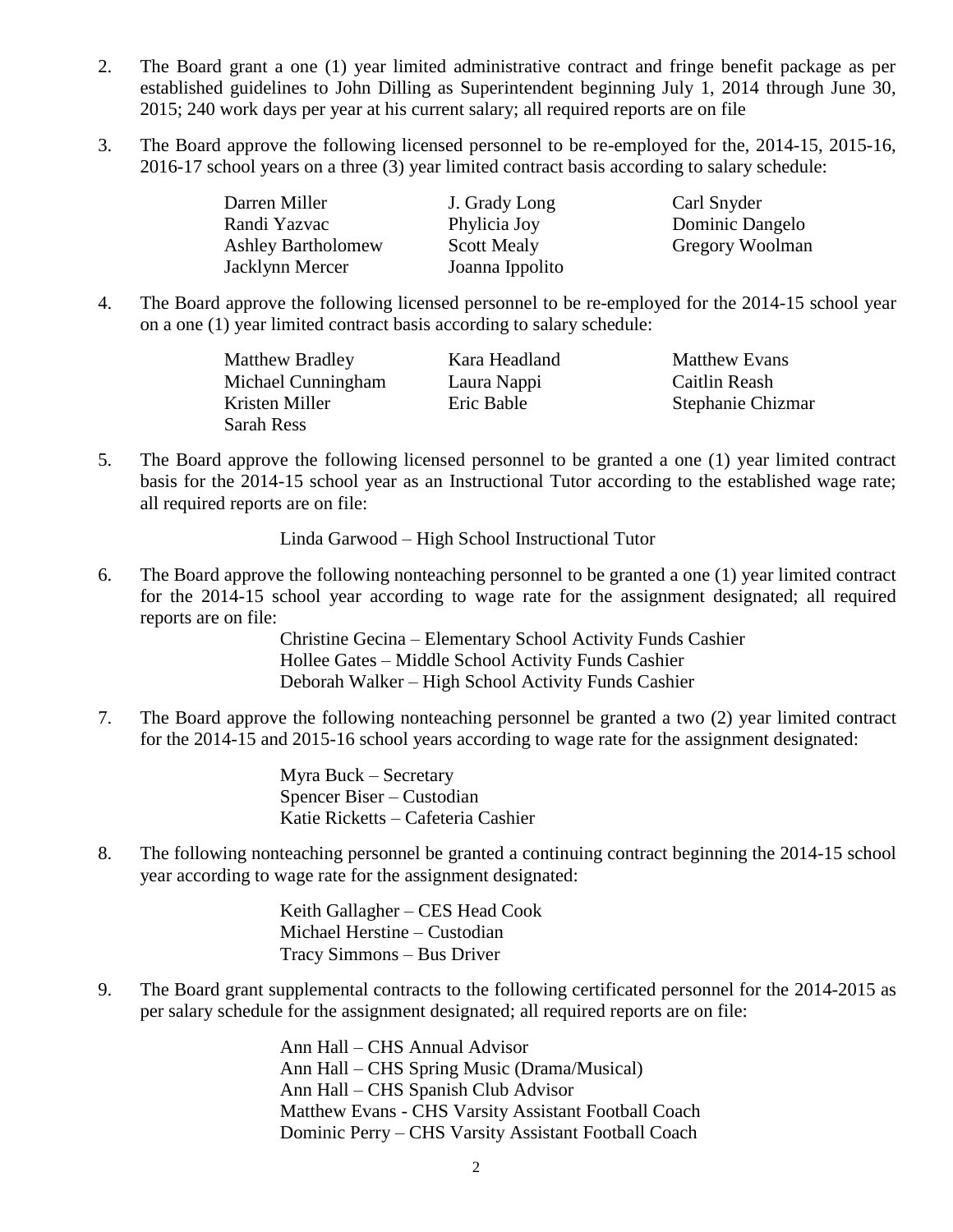Dominic Perry – Community Weight Room Manager Dominic Perry – CHS Varsity Power Lifting Coach Dominic Perry – CMS Weight Lifting Coach Allison Lemaster - CMS Intervention Summer School Teacher (2014) Allison Lemaster – CMS Pep Club Tobin Bacon – CMS Head Football Coach Jill Hall – CMS Librarian Media Sarah Ress – CMS Art Club Sarah Ress – CMS Yearbook Cynthia Straney – CMS $7^{\rm th}$  Grade Girls Basketball Coach Cynthia Straney – CMS 7<sup>th</sup> Girls Volleyball Coach Cynthia Straney – CMS Girls Track Coach Stephanie Stewart – CMS Intervention Summer School Teacher (2014) Stephanie Stewart – CMS 8<sup>th</sup> Grade Girls Volleyball Coach Stephanie Stewart – CMS Student Council Advisor Gregory Woolman – CMS Assistant Football Coach Gregory Woolman – CHS Varsity Boys Head Track Coach Gregory Woolman – CMS  $8<sup>th</sup>$  Grade Boys Basketball Coach Jeff Richardson – CMS Fall Sports Combined  $5<sup>th</sup>/6<sup>th</sup>$ Jeff Richardson – CMS Spring Sports Combined 5<sup>th</sup>/6<sup>th</sup> Jeff Richardson - CMS Winter Sports Combined  $5<sup>th</sup>/6<sup>th</sup>$ Stephanie Chizmar – CES Music Benjamin Corll - CES Intervention Summer School Teacher (2014) Lisa Campbell - CES Kindergarten Registration (2014) Ashley Bartholomew – CES Kindergarten Registration (2014) Lori Yuhaniak - CES Kindergarten Registration (2014) Janet Leipheimer – Community Engagement Coordinator Janet Leipheimer – District Wellness Coordinator Janet Leipheimer - CES Kindergarten Registration (2014) Rick Gates – Title 1 Coordinator Colby Adams - CES Kindergarten Registration (2014)

10. The Board grant supplemental contracts to the following nonteaching personnel for the 2014-15 school year as per salary schedule for the assignment designated pursuant to O.R.C. 3313.53; all required reports are on file:

> Jess Leon – CHS Freshman Football Coach Alisha Auer – CHS Varsity Head Volleyball Coach McKenzie Cross – CHS JV Volleyball Coach Tricia Wilson – CHS Freshman Volleyball Coach D Lowell Bacon – CHS Varsity Assistant Football Coach Eric Potts – CHS Varsity Assistant Football Coach James Gates – CHS Varsity Assistant Girls Basketball Coach James Gilbert – CMS 8<sup>th</sup> Grade Girls Basketball Coach Janet Muntean – Student Safe Driving Program Co-Coordinator Cindy Schmidt - Student Safe Driving Program Co-Coordinator Jay Radman – CMS Boys Track Coach Michelle Crawford – Athletic Ticket Manager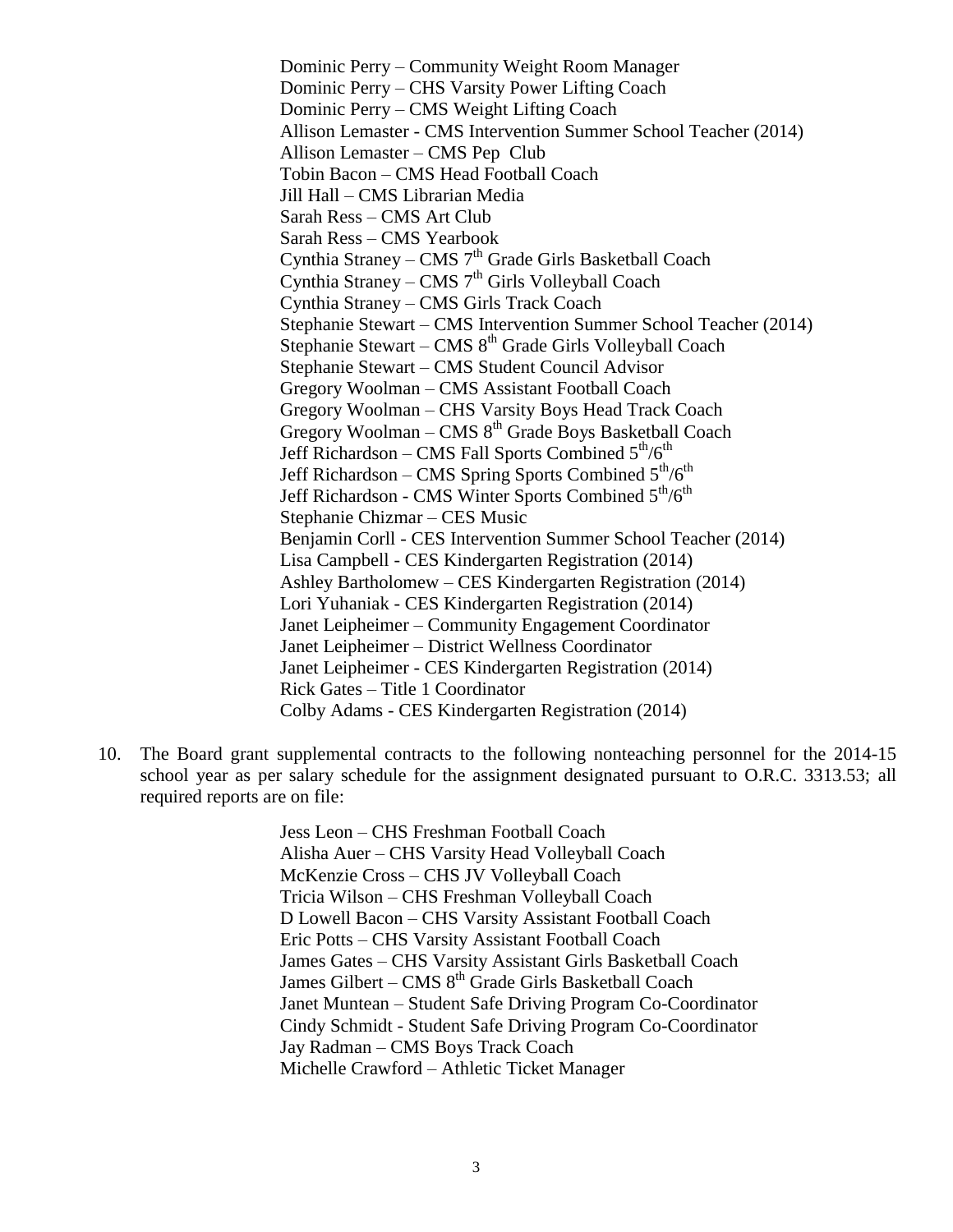- 11. The Board approve a resolution authorizing membership in the Ohio High School Athletic Association for Crestview High School and Crestview Middle School. It is agreed that these schools will conduct their athletics in accordance with the Constitution, Bylaws, Regulations, and Interpretations and decisions of the Ohio High School Athletic Association. Resolution shall remain in effect for the 2014-15 school year.
- 12. The Board approve the following non-teaching personnel be placed on the approved substitute list for the 2014-15 school year, substitute basis only, according to wage rate for the assignment designated; all required reports are on file:

## *Bus Drivers*

Tab Bailey.... George Cox … Kevin Kloss… .Joseph Seaux. Harold Winnale III…Clifford Dilling

## *Cafeteria Cooks, Cashiers, Servers and Dishwashers*

Nancy MacKenzie …. Vickie Brubaker …. Shannon Fairbanks …. Lori Davis Kelly Cusick… Mandy Mustake…Kris Deily

#### *Custodians*

Guy Gabriel …. Stephen Borelli … Jamiel Radman.... Travis Rambo….Cody Rozeski … Michael Best …Fred Conser … Mark Graffius… Andrew Gates …. Richard Wilcox Keith Gallagher…Nickolas Gates…Thomas Rogers

#### *Secretaries*

Tricia Wilson ….. Wendy Good ….. Cathy Stratton…Deanna Derringer Carolyn Nezbeth…Carla Channell … Kimberly Rendziniak

#### *Technology Assistant*

Darren Ray …. Forrest Raschilla …. Jon Preston Straney…Nickolas Gates

13. The Board approve following certificated personnel be placed on the approved substitute list for the 2014-15 school year, be granted a limited teaching contract, substitute basis only, according to salary schedule; all required reports are on file:

## *High School, Middle School & Elementary School*

Anne Allison – General Education Sabrina Hawkins – Int. Lang Arts 7-12 Alisha Auer – Physical Education P-12 Beth Henderson-Birch – Health P-12 Ruth Baker – HS Gen Sci/Home Econ Corey Hill – Life Sciences 7-12 John Beilhart – Health/PE P-12 Jamie Hostetter – E. Child/Reading P-3 Bryce Bezdek – General Education Marsha Kind – Mathematics 7-12 Jennifer Burbick-Rothwell – Vocational Robin Lester – Integ Language Arts 7-12 Amy Cannon – General Education Derek McElhaney – General Education Rodney Chapman – General Education Judy Migliore – Elementary 1-8 Sherri Claypoole – Phys. Sc/Chem 7-12 Carolyn Nezbeth – General Education Jason Cochran – MC 4-9 MA-RD-SC Tiffany Noling – General Education Vicki Dailey – Intg. Mathematics 7-12 Kathleen Rotellini - Early Childhood P-3 Jennifer Epidendio – Early Childhood P-3 Susan Rowan – Elementary 1-8

Ursula Buzzacco- Integrated Social Studies Linda Lipp – Speech Language Pathologist Pamela Couchenour – Business 7-12 Christopher Paloski – Middle Child 4-9/MA/RD/SC Melissa Farley - LPN Dena Rozeski – Early Childhood P-3/Gen 4-5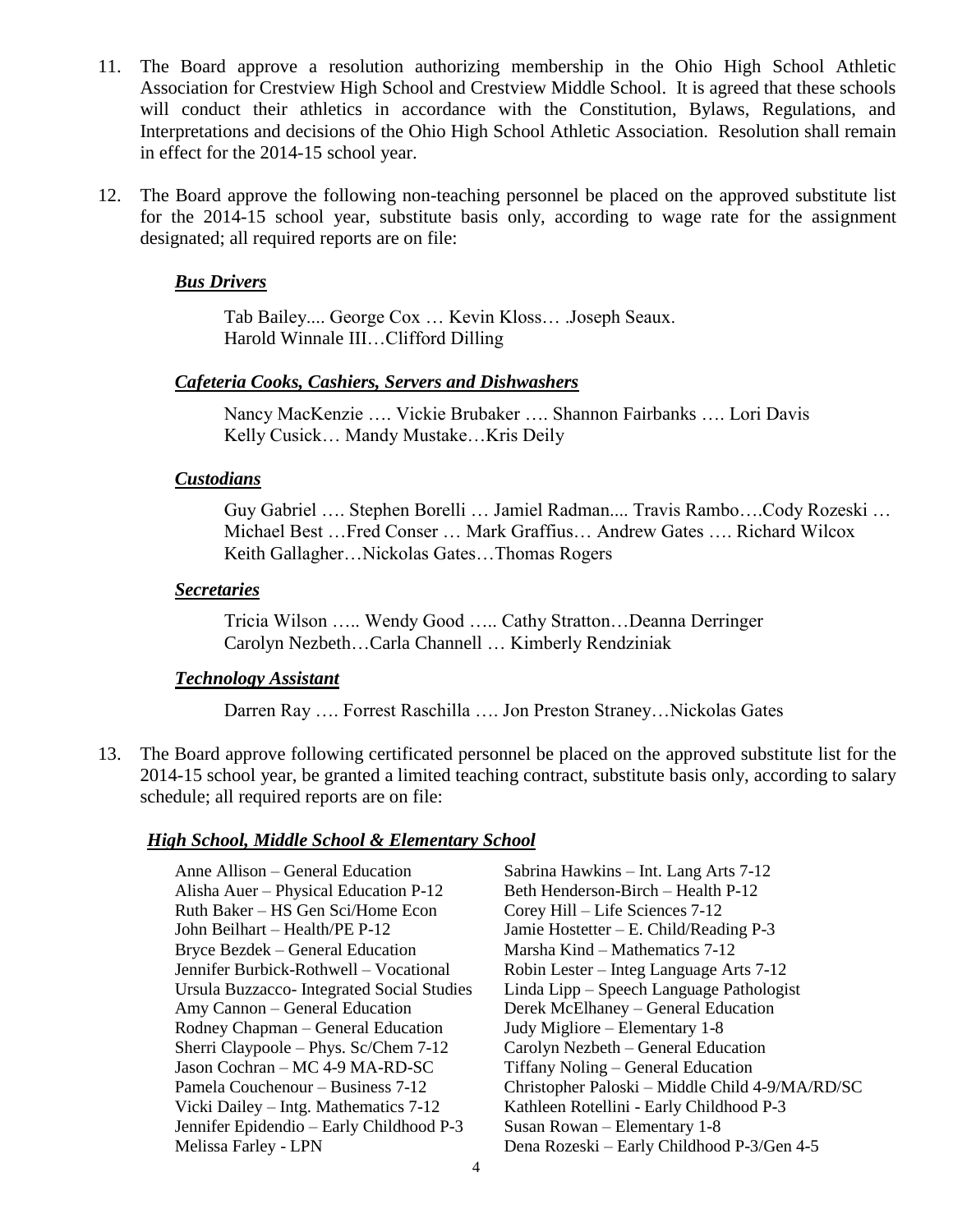Michelle Fitzgerald – Registered Nurse Rachel Russo – Early Childhood P-3 Linda Garwood – Home Ec./Business 7-12 Jeffrey Schoch – General Education Virginia Gerner – Elementary 1-8/ LD-BD Richard Stelts – Lang. Arts/SS 7-12 Ashley Gilbert – Early Childhood P-3 Heidi Troyer – Integ Social Studies 7-12 Meggan Goehring – General Education Pamela Veiock – Elem/MS Mathematics Emily Goerig – Visual Art P-12 Crystal Weikart – Elementary 1-8 Brenda Goss – Business Management Eli Weikart – Early Childhood P-3 Debra Grate – General Education Ronald Yoakam – Hist. Geography 7-12 Gerard Grimm – Int. Lang Arts/Int. S.S. Heather Yoho – EC/Reading P-3 Ryan Grubb – Social Studies 4-9 Heidi Guilliams – Econ/Geog/Hist 9-12/SS 7/8 Jessica Hall – French P-12

## *Tutoring/Home Instruction*

Colby Adams – Early Childhood P-3 Lisa Campbell – Elementary K-8 Katherine Bennett – Multi-Age P-12 Tobin Bacon – 7-12 Mathematics Ashley Bartholomew – EC P-5, I. Spec K-12 Kimberly Gilbert – SBH/SLD/DH K-12 Jill Colaneri – Hist 9-12/SS 7-8 SLD K-12 Danielle Orville – Elementary P-3 Phylicia Joy – Integ. Mathematics 7-12 Kathleen Rotellini – Early Childhood P-3 Crystal Weikart – Elementary 1-8 Eli Weikart – Early Childhood P-3

## **END of CONSENT AGENDA**

Recommend the Board approve the consent agenda as presented:

| Moved by | second by | to approve consent agenda. Vote yes: |                |        |
|----------|-----------|--------------------------------------|----------------|--------|
| Vote no: |           | A hsent:                             | Motion carried | Failed |

## *Treasurer's Requests/Recommendations not included in Consent Agenda:*

1. Recommend: The Board approve financial reports and investments as prepared and presented.

| Moved by | second by second by a | Vote yes: |                |        | vote no: |  |
|----------|-----------------------|-----------|----------------|--------|----------|--|
|          | Absent                |           | Motion carried | Failed |          |  |

#### 2. Recommend: The Board accept donations from:

5 a. R-K-Campf Transport  $$ 100.00$  to CHS Football for Banners b. Best Sports  $\&$  Stitches  $\$$  100.00 to CHS Golf c. Baker's Golden Dairy  $$ 100.00$  to CHS Football for Banners d. Global-Pak, Inc.  $$500.00$  to CHS Football for Banners e. Jamiel & Carrie Radman  $\frac{1}{2}$  300.00 to Amanda Radman Scholarship Fund f. A Country Gals Essential Oils \$ 100.00 to CHS Football for Banners g. The City Hospital Assoc. E. Liverpool \$ 100.00 to CHS Football for Banners h. Family Drug, Inc.  $\qquad$  \$ 100.00 to CHS Football for Banners i. Swan Lake Photography  $$ 500.00$  to CHS Football for Banners j. Walt's Body Shop, LLC  $$ 30.00$  to CHS Football for Banners k. Edward Cortese Company  $$ 100.00$  to CHS Football for Banners 1. Ron's Rt. 14 Cars & Carts \$ 100.00 to CHS Football for Banners m. Amercan Legion Post #290 \$ 50.00 to CHS Golf n. Columbiana Foods, Inc.  $\qquad$  \$ 100.00 to CHS Golf o. Anonymous Seiko stopwatch with printer to Track Program p. Gallagher, Clark & Carney Realty \$ 500.00 to CHS Football for Banners Group, & Cindy Schmidt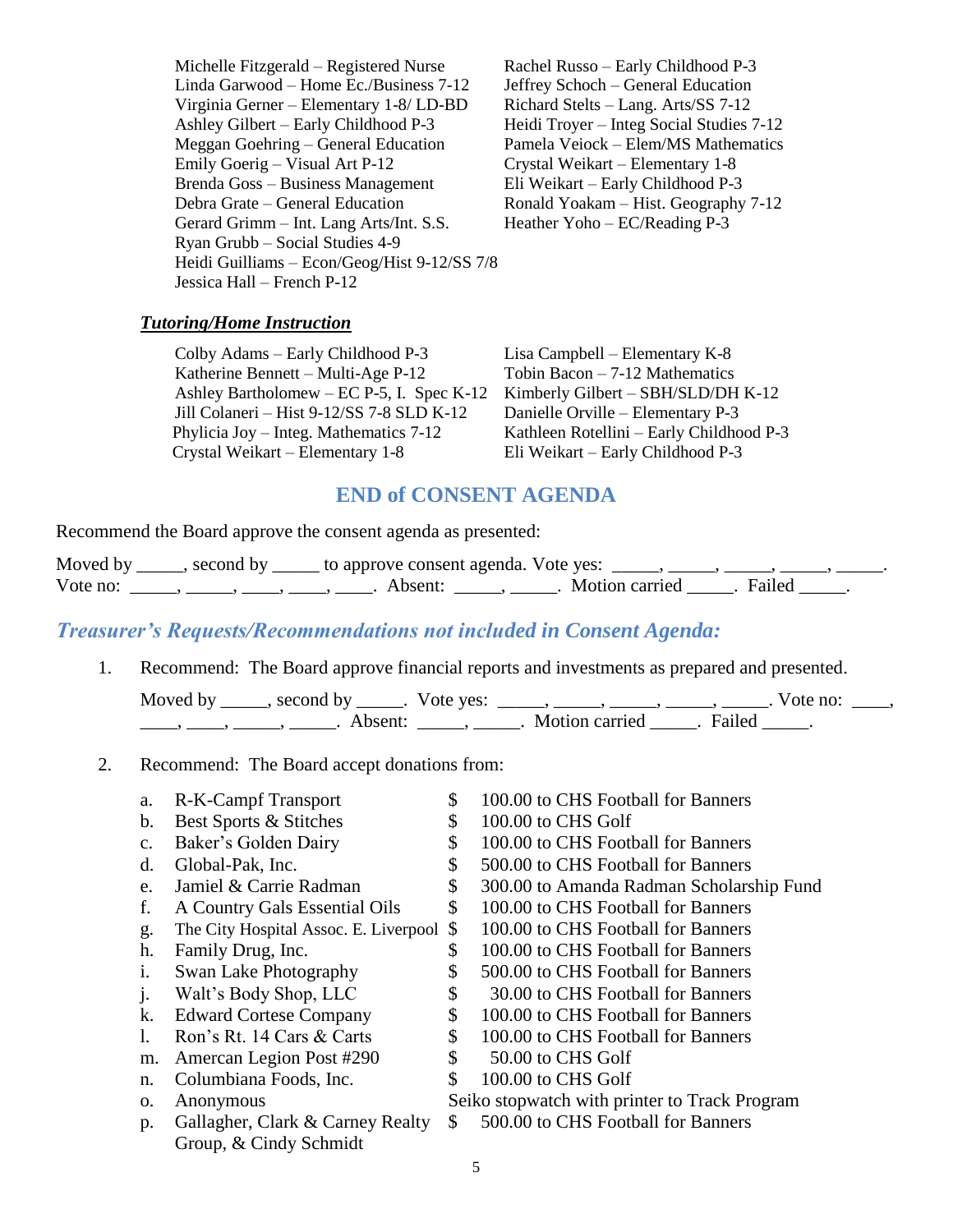|                       | Elder Ag & Turf Equipment<br>q.            | $\mathbb{S}$                     | 100.00 to CHS Football for Banners                                                                                                                                                                                                                                                                                                                                                                                          |  |
|-----------------------|--------------------------------------------|----------------------------------|-----------------------------------------------------------------------------------------------------------------------------------------------------------------------------------------------------------------------------------------------------------------------------------------------------------------------------------------------------------------------------------------------------------------------------|--|
|                       | r.                                         | Gallagher, Clark & Carney Realty | $\mathbb{S}$<br>500.00 to CHS Football for Banners                                                                                                                                                                                                                                                                                                                                                                          |  |
|                       | Group, Jean Cusick                         |                                  |                                                                                                                                                                                                                                                                                                                                                                                                                             |  |
|                       | Sippel Company, Inc.<br>S.                 | \$                               | 500.00 to CHS Football for Banners                                                                                                                                                                                                                                                                                                                                                                                          |  |
|                       | Paul & Bonnie Crook<br>$t_{-}$             | \$                               | 100.00 to CHS Football for Banners                                                                                                                                                                                                                                                                                                                                                                                          |  |
|                       | Anonymous<br>u.                            | \$                               | 100.00 to CHS Football for Banners                                                                                                                                                                                                                                                                                                                                                                                          |  |
|                       | <b>Great Lakes Telcom</b><br>$V_{\bullet}$ | \$                               | 100.00 to CHS Golf                                                                                                                                                                                                                                                                                                                                                                                                          |  |
|                       | Brittain Motors, Inc.<br>W.                | \$                               | 50.00 to CHS Golf                                                                                                                                                                                                                                                                                                                                                                                                           |  |
|                       | <b>OhioPyle Prints</b><br>X.               | \$                               | 14.43 to CHS Public School Support                                                                                                                                                                                                                                                                                                                                                                                          |  |
|                       | A Plus Powder Coaters, Inc.<br>y.          | $\mathcal{S}$                    | 100.00 to FB Banners                                                                                                                                                                                                                                                                                                                                                                                                        |  |
|                       |                                            |                                  |                                                                                                                                                                                                                                                                                                                                                                                                                             |  |
|                       |                                            |                                  | Moved by _____, second by _____. Vote yes: _____, _____, _____, _____, _____. Vote no: ____,                                                                                                                                                                                                                                                                                                                                |  |
|                       |                                            |                                  | $\frac{1}{1}, \frac{1}{1}, \frac{1}{1}, \frac{1}{1}, \frac{1}{1}, \frac{1}{1}, \frac{1}{1}, \frac{1}{1}, \frac{1}{1}, \frac{1}{1}, \frac{1}{1}, \frac{1}{1}, \frac{1}{1}, \frac{1}{1}, \frac{1}{1}, \frac{1}{1}, \frac{1}{1}, \frac{1}{1}, \frac{1}{1}, \frac{1}{1}, \frac{1}{1}, \frac{1}{1}, \frac{1}{1}, \frac{1}{1}, \frac{1}{1}, \frac{1}{1}, \frac{1}{1}, \frac{1}{1}, \frac{1}{1}, \frac{1}{1}, \frac{1}{1}, \frac{$ |  |
|                       | <b>Race To The Top:</b>                    |                                  | Mr. Miller                                                                                                                                                                                                                                                                                                                                                                                                                  |  |
|                       |                                            |                                  |                                                                                                                                                                                                                                                                                                                                                                                                                             |  |
| <b>Board Reports:</b> |                                            |                                  |                                                                                                                                                                                                                                                                                                                                                                                                                             |  |
| 1.                    | <b>Career Center Report</b>                |                                  | Mr. Tucker                                                                                                                                                                                                                                                                                                                                                                                                                  |  |
| 2.                    | <b>Student Achievement Liaison Report</b>  |                                  | Dr. Miller                                                                                                                                                                                                                                                                                                                                                                                                                  |  |
| 3.                    | Legislative Report                         |                                  | Mr. Weikart                                                                                                                                                                                                                                                                                                                                                                                                                 |  |
| 4.                    | <b>Student Board Member Report</b>         |                                  | <b>Preston Straney</b>                                                                                                                                                                                                                                                                                                                                                                                                      |  |
|                       |                                            |                                  |                                                                                                                                                                                                                                                                                                                                                                                                                             |  |
|                       | <b>Board Committee Reports:</b>            |                                  |                                                                                                                                                                                                                                                                                                                                                                                                                             |  |
| 1.                    | Buildings & Grounds                        |                                  | Mr. Vollnogle                                                                                                                                                                                                                                                                                                                                                                                                               |  |
| 2.                    | Athletic Council                           |                                  | Mr. Garwood                                                                                                                                                                                                                                                                                                                                                                                                                 |  |
| 3.                    | Personnel                                  |                                  | Mr. Vollnogle                                                                                                                                                                                                                                                                                                                                                                                                               |  |
| 4.                    | Finance Audit                              |                                  | Dr. Miller                                                                                                                                                                                                                                                                                                                                                                                                                  |  |

- 5. Policy Dr. Miller
- 6. Communications Mr. Weikart
- 7. Insurance Mr. Vollnogle

## *Administrative Reports:*

|    | <b>Elementary School</b> | Mrs. Dangerfield     |
|----|--------------------------|----------------------|
| 2. | Middle School            | Mr. Richardson       |
| 3. | High School              | Mrs. Dickson         |
| 4. | <b>Special Education</b> | Mr. Hill             |
| 5. | Athletic                 | Mr. Cusick/Mrs. Sapp |
| 6. | Lunchroom                | Mrs. Peddicord       |
| 7. | Technology               | Mr. Miller           |
| 8. | Transportation           | Mr. Floor            |
| 9. | Maintenance              | Mr. Radman           |
|    |                          |                      |

## **Superintendent's Report:** Mr. Dilling

# *Superintendent's Requests/Recommendations not included in Consent Agenda:*

1. Recommend: The Board accept the resignation of Ronald Milliron, Supervisor Transportation/Mechanic, effective at the end of the 2013-14 contract on June 30, 2014.

Moved by \_\_\_\_\_, second by \_\_\_\_\_. Vote yes:  $\_\_\_\_\_\_\_\_\_\_\_\_\_\_\_$  \_\_\_\_\_, \_\_\_\_\_, \_\_\_\_\_. Vote no:  $\_\_\_\_\_\_\$ \_\_\_\_\_, \_\_\_\_\_\_, \_\_\_\_\_\_\_. Absent: \_\_\_\_\_\_, \_\_\_\_\_\_. Motion carried \_\_\_\_\_\_. Failed \_\_\_\_\_.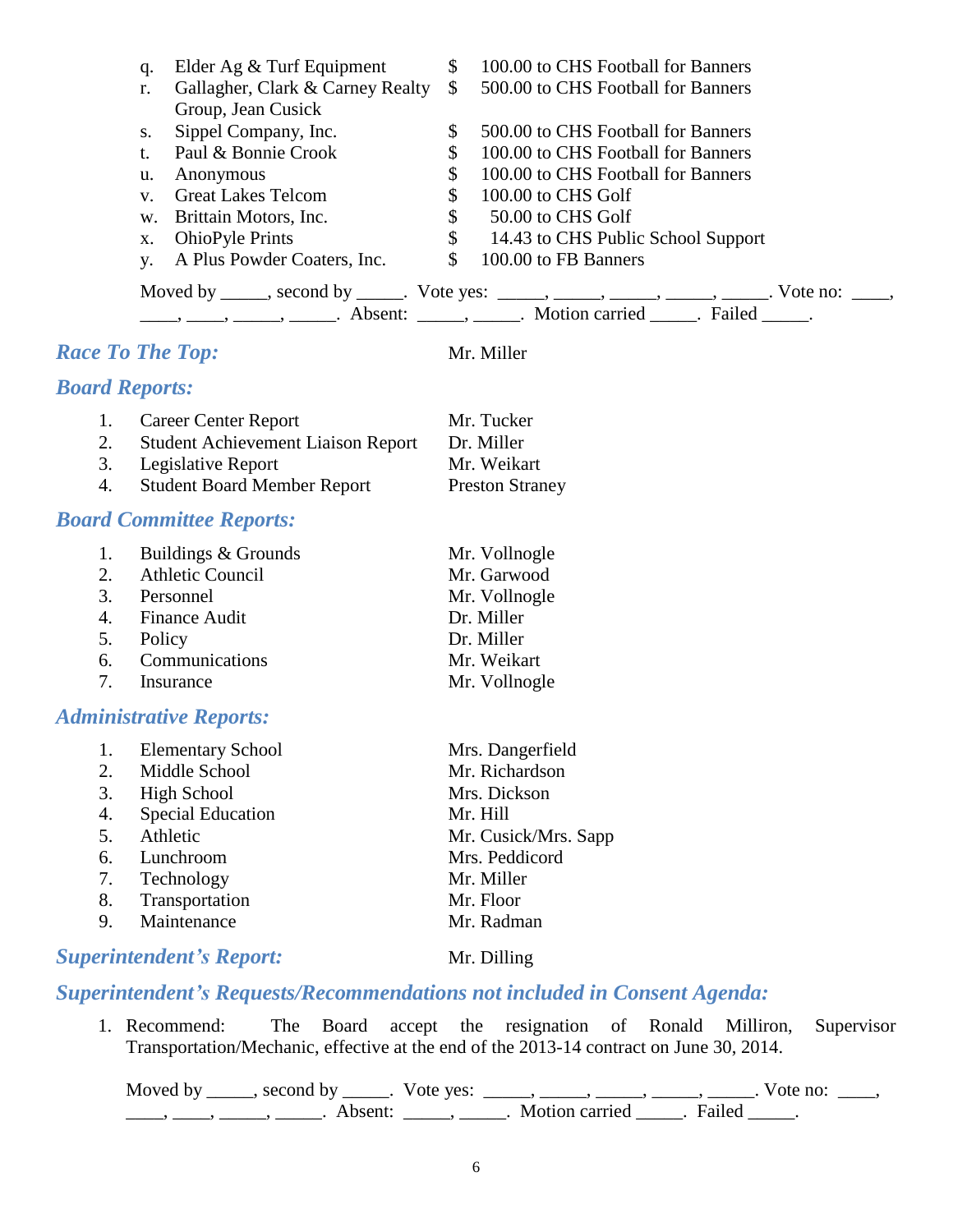2. Recommend: The Board approve the purchase of one new school bus from Canton Truck Sales at the price established by the OME-RESA bus bid purchasing program.

Moved by \_\_\_\_\_, second by \_\_\_\_\_. Vote yes:  $\_\_\_\_\_\_\_\_\_\_\_\_\_\_\_$  \_\_\_\_\_, \_\_\_\_\_, \_\_\_\_\_. Vote no:  $\_\_\_\_\_\_\$ \_\_\_\_\_, \_\_\_\_\_\_, \_\_\_\_\_\_\_. Absent: \_\_\_\_\_\_, \_\_\_\_\_\_. Motion carried \_\_\_\_\_\_. Failed \_\_\_\_\_.

3. Recommend: The Board adopt the following resolution regarding the retirement resignation of Margie Gaskill, CHS/CMS Cook, effective May 31, 2014:

*Whereas,* the Board of Education has received notice of the intended retirement of Margie Gaskill, CHS/CMS Cook, effective May 31, 2014;

*Whereas*, in her notice of retirement, Margie Gaskill expressed an interest in returning to the District in the same position, CHS/CMS Cook, that she currently holds;

*Now, Therefore, Be It Resolved,* that the Board accepts the retirement resignation of Margie Gaskill effective May 31, 2014; and

*Be It Further Resolved,* that the Board directs the Treasurer, in accordance with Ohio Revised Code Section 3307.353 to issue a Public Notice stating that Margie Gaskill, currently employed in the District as CHS/CMS Cook will be retired and is seeking employment with the District in such position following retirement, and as such the Board, in accordance with Ohio Law, will hold a public meeting on the issue of Margie Gaskill being employed in the District at 7:00 p.m. on July 14, 2014, in the Performing Arts Center at 44100 Crestview Road, Columbiana, Ohio 44408. Said Public Notice should appear at least once in the "Legal Notices" section of a newspaper of general circulation in the District and be included in any general notice of the Board Meeting at which the hearing is going to be held.

Moved by  $\_\_\_\_$ , second by  $\_\_\_\_$ . Vote yes:  $\_\_\_\_\_\_\_\_\_\_\_\_\_$ ,  $\_\_\_\_\_\_\_\_\_\_\_\_\_\_\_\_\_\_\_\_\_\_$  Vote no:  $\_\_\_\_\_\_\_$ \_\_\_\_\_\_\_, \_\_\_\_\_\_, \_\_\_\_\_\_\_. Absent: \_\_\_\_\_\_, \_\_\_\_\_\_. Motion carried \_\_\_\_\_\_. Failed \_\_\_\_\_.

4. Recommend: The Board adopt the following resolution proclaiming the week of May 5-9, 2014, as Teacher Appreciation Week:

*Whereas*, teachers mold future citizens through guidance and education; and

*Whereas*, teachers encounter students of widely differing backgrounds; and

*Whereas,* our country's future depends upon providing quality education to all students; and

*Whereas*, teachers spend countless hours preparing lessons, evaluating progress, counseling and coaching students and performing community service; and

*Whereas*, our community recognizes and supports its teachers in educating the children of this community.

*Now, Therefore, Be It Resolved***,** that the Crestview Local Board of Education proclaims May 5-9, 2014, to be TEACHER APPRECIATION WEEK; and

*Be it Further Resolved***,** that the Crestview Local Board of Education strongly encourages all members of our community to join with it in personally expressing appreciation to our teachers for their dedication and devotion to their work.

Moved by \_\_\_\_\_, second by \_\_\_\_\_. Vote yes:  $\frac{1}{\sqrt{2}}$ , \_\_\_\_, \_\_\_\_, \_\_\_\_, \_\_\_\_. Vote no: \_\_\_, \_\_\_\_\_, \_\_\_\_\_\_, \_\_\_\_\_\_\_. Absent: \_\_\_\_\_\_, \_\_\_\_\_\_. Motion carried \_\_\_\_\_\_. Failed \_\_\_\_\_.

5. Recommend: The Board adopt the following resolution proclaiming the week of May 5-9, 2014, as School Nutrition Employee Week:

*Whereas*, nutritious meals at school are an essential part of the school day; and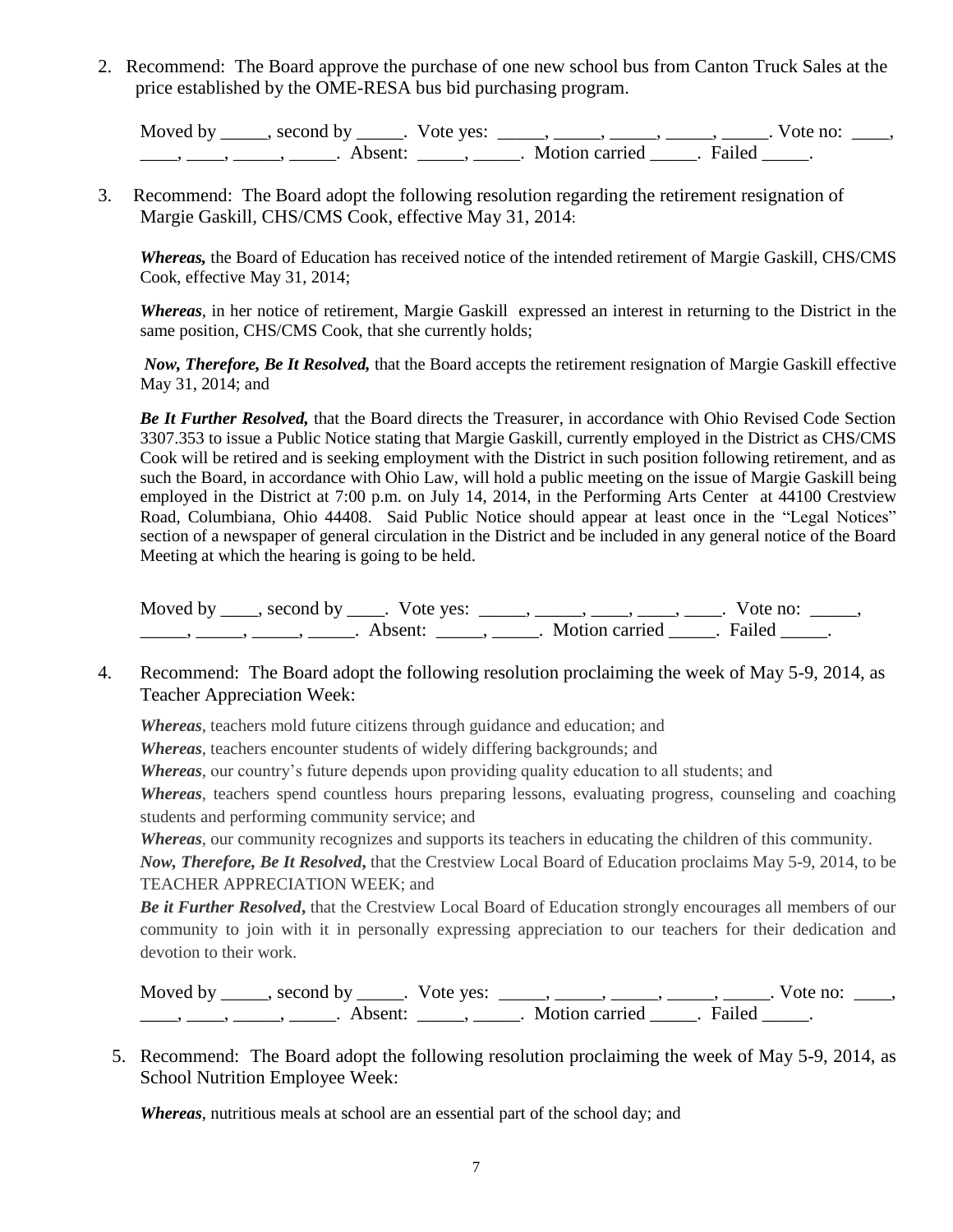*Whereas,* the staff of the District's school meals and nutrition department are committed to providing healthful, nutritious meals to the District's children; and

*Whereas***,** the men and women who prepare and serve school meals help nurture our children through their daily interaction and support; and

*Whereas*, the week of May 5-9, 2014, is School Nutrition Employee Week;

*Now Therefore,* be it resolved that Crestview Local School District expresses its deep appreciation to these valuable employees and commends their good work on behalf of children.

Moved by \_\_\_\_\_, second by \_\_\_\_\_. Vote yes:  $\_\_\_\_\_\_\_\_\_\_\_\_\_\_\_\_\_\_\_$  \_\_\_\_, \_\_\_\_, \_\_\_\_. Vote no:  $\_\_\_\_\_\$ \_\_\_\_\_, \_\_\_\_\_\_, \_\_\_\_\_\_\_. Absent: \_\_\_\_\_\_, \_\_\_\_\_\_. Motion carried \_\_\_\_\_\_. Failed \_\_\_\_\_.

6. Recommend: Members of the Class of 2014 be granted their High School Diplomas on May 25, 2014; providing they have satisfactorily completed their courses of study as prescribed by the State of Ohio and the Crestview Local Board of Education as follows:

| <b>Taylor Adams</b>             | <b>Hailey Brooke Heizler</b>  | <b>Samuel Powers</b>              |
|---------------------------------|-------------------------------|-----------------------------------|
| <b>Justin James Anderson</b>    | <b>Taylor Perry Hicks</b>     | Lydia Elizabeth Pyatt             |
| <b>Alexis Raye Babik</b>        | <b>Alex Michael Holsinger</b> | <b>Ian Quetot</b>                 |
| <b>Gregory M. Bable</b>         | <b>Harley Marie Hostetter</b> | <b>Grace Elizabeth Radman</b>     |
| <b>Stormey Lynn Beatty</b>      | <b>Emily Danielle Hubbard</b> | John H. Radman                    |
| <b>Kade Patrick Bianchi</b>     | <b>Shyanna Lynn Hurley</b>    | Nicholas Allen Raneri             |
| <b>Tavia Lynae Birnesser</b>    | <b>Adrienne Rachel Huston</b> | <b>Aaron David Rankin</b>         |
| <b>Alexys Brooks</b>            | <b>Robert Morgan Johnston</b> | <b>Amber Rankin</b>               |
| <b>Allen Brownfield</b>         | <b>Christopher Jones</b>      | <b>Wylie Ricker</b>               |
| Dale Burt                       | Jonathan S. Kacenski          | <b>Nicholas D. Ridzon</b>         |
| <b>Thomas Byers</b>             | <b>Christian T. Kinder</b>    | <b>Caitlynn Marie Roberts</b>     |
| <b>Tylor Shawn Campbell</b>     | Sarah Elizabeth Koehler       | <b>Robert B. Runnion</b>          |
| <b>Emilee Marie Chlebus</b>     | <b>Brandon Koenig</b>         | <b>Vienna Samone Scott-Vince</b>  |
| <b>Courtney Kay Cochran</b>     | <b>Benjamin Allen Kotas</b>   | <b>Andrew M. Simmons</b>          |
| <b>Trevor Keith Cope</b>        | <b>Kaylyn Jo Landsberger</b>  | Allen R. Sodergren                |
| Alexander J. A. Cox             | <b>Clay Walter Linhart</b>    | <b>Whitney Alexis Stear</b>       |
| <b>James M. Crawford</b>        | <b>Clint Richard Linhart</b>  | <b>Jon Preston Tucker Straney</b> |
| John G. Davis Jr.               | <b>Robert Douglas Logan</b>   | <b>Tiffany Marie Taylor</b>       |
| <b>Sydney Rae Davis</b>         | <b>Vincenzo Lucci III</b>     | Danielle A. Thomas                |
| <b>Tyler J. Davis</b>           | <b>Hunter Dalton Mackall</b>  | <b>Jacob Ryan Turturice</b>       |
| <b>Nicolas Mason Dean</b>       | <b>Bradly Michael Mallo</b>   | <b>Alek Van Horn</b>              |
| <b>Joshua DeSalvo</b>           | <b>Cheyenne E. Marki</b>      | Zachary M. VanHorn                |
| <b>Nathan Gregory Dickinson</b> | <b>Anthony James Marr</b>     | <b>Nicholas VanPelt</b>           |
| <b>Cheyenne Blaze Elwonger</b>  | <b>Mason R. McCall</b>        | <b>Hannah Carlene Varian</b>      |
| <b>Jacob Carlyle Ferris</b>     | Joshua S. McDade              | <b>Gabriell Sierra Vogel</b>      |
| Joshua J. Gabrick               | Caleb M. McGath               | <b>Austin Taylor Wade</b>         |
| <b>Collin Michael Gilbert</b>   | <b>Dylan Robert McMurray</b>  | <b>Samuel J. Weikart</b>          |
| <b>Nicholas S. Givens</b>       | <b>Curtis McNeal</b>          | <b>Matthew Allen Whitten II</b>   |
| <b>Dustin James Gorby</b>       | <b>Brett L. Meredith</b>      | <b>Cheyenne Wilk</b>              |
| <b>Justin Tyler Graff</b>       | Amanda Morlan                 | <b>Jordan MacKensie Williams</b>  |
| <b>Anna Corinne Hardenbrook</b> | <b>Felicia Newman</b>         | <b>Candice Nicole Woodring</b>    |
| <b>Dylan Thomas Hart</b>        | <b>Kailee Dawn Piverotto</b>  |                                   |
| <b>Mitchell Elliot Hart</b>     |                               |                                   |

## **CRESTVIEW HIGH SCHOOL CLASS OF 2014**

Moved by \_\_\_\_\_, second by \_\_\_\_\_. Vote yes: \_\_\_\_\_, \_\_\_\_\_, \_\_\_\_\_, \_\_\_\_\_, \_\_\_\_\_. Vote no: \_\_\_\_, \_\_\_\_, \_\_\_\_, \_\_\_\_\_, Absent: \_\_\_\_\_, \_\_\_\_\_. Motion carried \_\_\_\_\_. Failed \_\_\_\_\_.